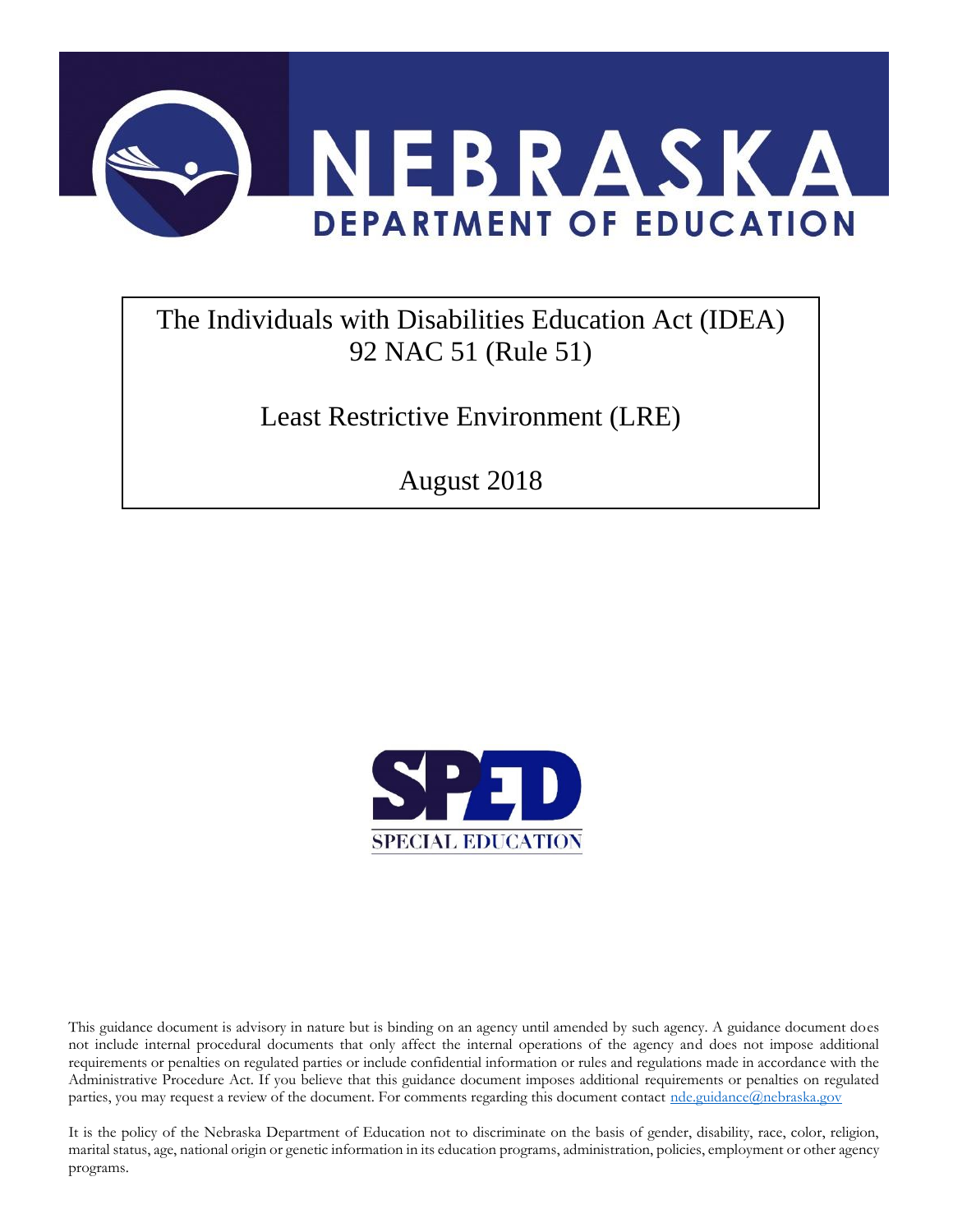# **Table of Contents**

| Birth-to-Three Natural Environments and 3-21 Least Restrictive Environments |  |
|-----------------------------------------------------------------------------|--|
|                                                                             |  |
|                                                                             |  |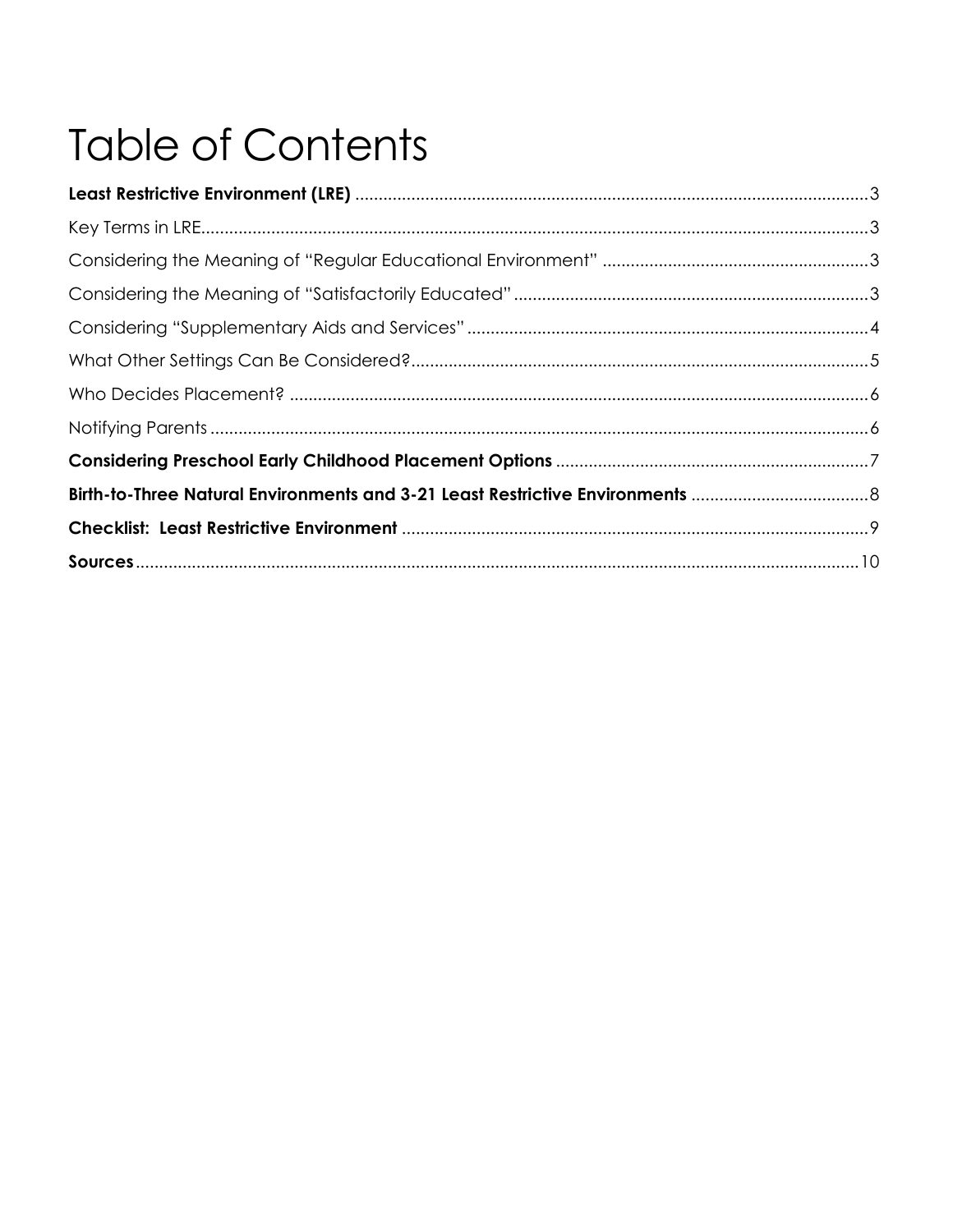# **Least Restrictive Environment (LRE)**

# **Key Terms in LRE**

The core of IDEA's LRE provisions contains many key terms and phrases that, together, reveal the law's strong preference for where children with disabilities are to be educated: the regular educational environment. Consider the specific wording and phrases in the provision:

- Special classes
- Separate schooling
- Other removal from the regular educational environment
- *Occurs only if…*

Since its earliest days, the law has displayed a strong preference for children with disabilities to be educated alongside their peers without disabilities, to the maximum extent appropriate. It recognizes that, in many cases[,](http://www.parentcenterhub.org/iep-supplementary/) *[supplementary aids and services](http://www.parentcenterhub.org/iep-supplementary/)* must be provided to a child with a disability to enable him or her to be educated in the general education classroom. Supplementary aids and services can play a pivotal role in supporting the education of individual children with disabilities in the regular educational environment. Simply put, removal of a child with disabilities from the regular education class may occur *only if* the child cannot be satisfactorily educated in the regular educational environment *with* the use of supplementary aids and services.

#### **Considering the Meaning of "Regular Educational Environment"**

The use of the term "regular educational environment" is longstanding in IDEA's regulations. In response to a public comment on the scope of the LRE provision, the Department explained that the term "encompasses regular classrooms and other settings in schools such as lunchrooms and playgrounds in which children without disabilities participate" (71 Fed. Reg. 46585). The settings in a school where children without disabilities participate are many and varied; all are considered part of the "regular educational environment."

#### **Considering the Meaning of "Satisfactorily Educated"**

There isn't a specific standard or level established within IDEA for determining what it means for the education of a child with a disability to be "achieved satisfactorily." Rather, *each child's IEP* is the measuring tool. The IEP team determines if a child's education is appropriate and if it is being achieved satisfactorily. The IEP may be reviewed and revised, enabling the IEP team to respond to concerns that the child's education in the regular educational environment "cannot be achieved satisfactorily" and to make necessary and appropriate adjustments or modifications, especially regarding the type of supplementary aids and services provided to support the child's education in a regular classroom setting.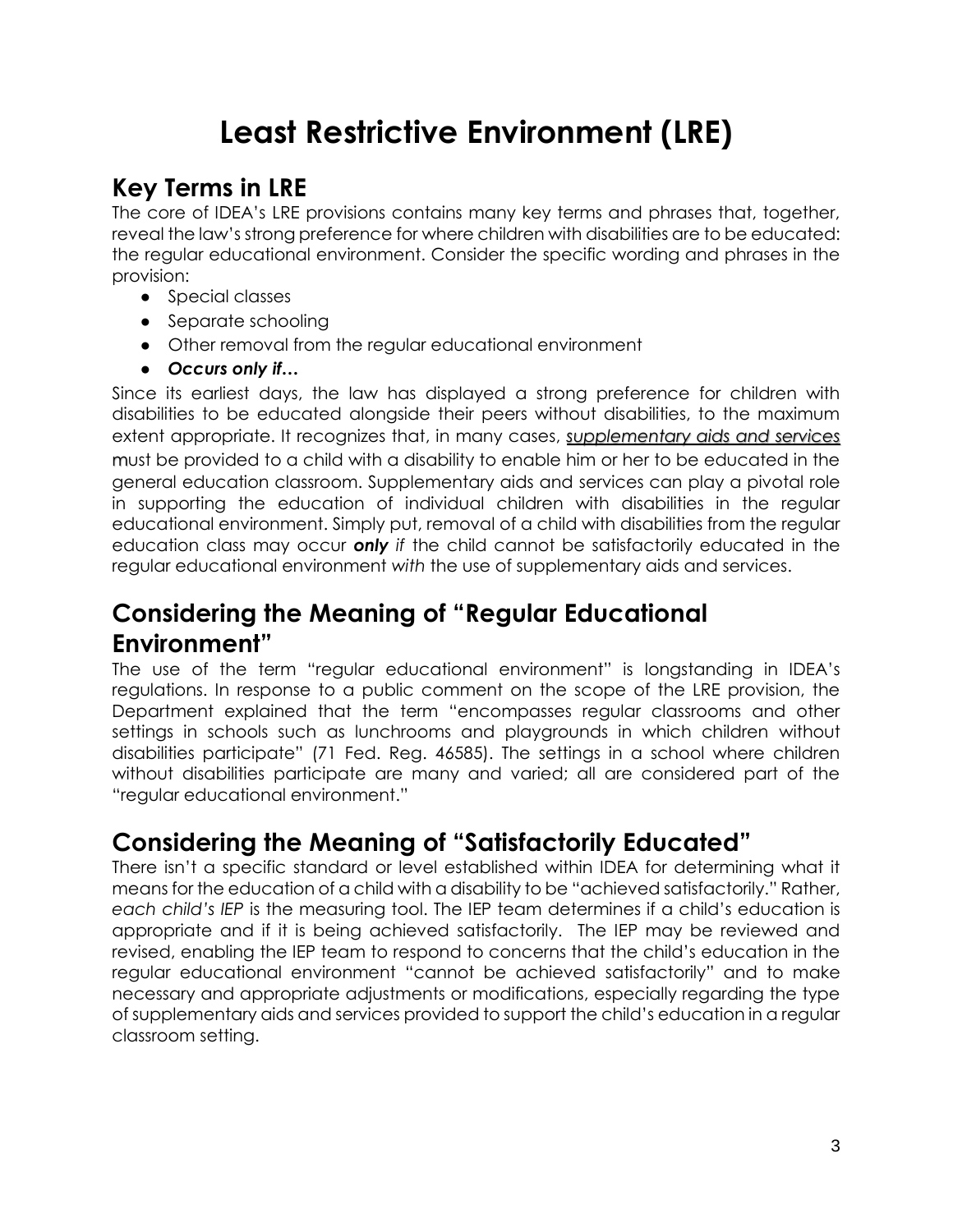#### **Considering "Supplementary Aids and Services"**

Providing supplementary aids and services is essential for many children with disabilities to progress and learn. But just what are supplementary aids and services? The term "supplementary aids and services" is defined at §300.42, as follow:

**Supplementary aids and services** means aids, services, and other supports that are provided in regular education classes, other education-related settings, and in extracurricular and nonacademic settings, to enable children with disabilities to be educated with nondisabled children to the maximum extent appropriate in accordance with §§300.114 through 300.116.

Supplementary aids and services can be accommodations and modifications to the curriculum under study or the manner in which that content is presented or a child's progress is measured, but that's not all they are or can be. Supplementary aids and services can also include direct services and supports to the child, as well as support and training for staff who work with that child. Determining what constitutes appropriate supplementary aids and services for a particular child is made on an individual basis. If you'd like to know more about these vital supports, please read our separate page[,](http://www.parentcenterhub.org/iep-supplementary/) [Supplementary Aids and Services.](http://www.parentcenterhub.org/iep-supplementary/) Examples can include:

- providing students with extra time to take tests or complete assignments
- giving shorter or different assignments
- providing feedback more frequently than other children
- providing slower-paced instruction
- providing physical adaptations
- providing a note-taker or another assistant to a student
- equipping the student with a home set of class materials
- allowing breaks
- preferential seating
- digitalized books and class materials
- allowing the use of the computer for certain assignments
- altering instruction (how it's presented, its pace, or its difficulty)

Supplementary aids and services are intended to be provided in regular education classes, other education-related settings, and extracurricular and other nonacademic settings. This pretty much covers the gamut of school settings where children might be engaged in learning, interaction, and development. As we've said, their intent is to help integrate children with disabilities with nondisabled children in all facets of school. Suppose a child needs a specific supplementary aid or service that's typically provided in separate environments, not in the regular education classroom? Does this mean that the needed supplementary aid or service doesn't have to be provided? Or that the child's placement may then be somewhere other than the regular educational environment? **No, to both questions.** As mentioned above, the school system is responsible for providing the supplementary aids and services that the IEP team determines the child needs and lists in the child's IEP in order to enable the child to be educated in regular education settings. As stated in the language of the LRE provision, supplementary aids and services are to enable the child with a disability to be educated in regular classes with nondisabled children to the maximum extent appropriate. The fact that supplementary aids and services often play a decisive role in whether or not the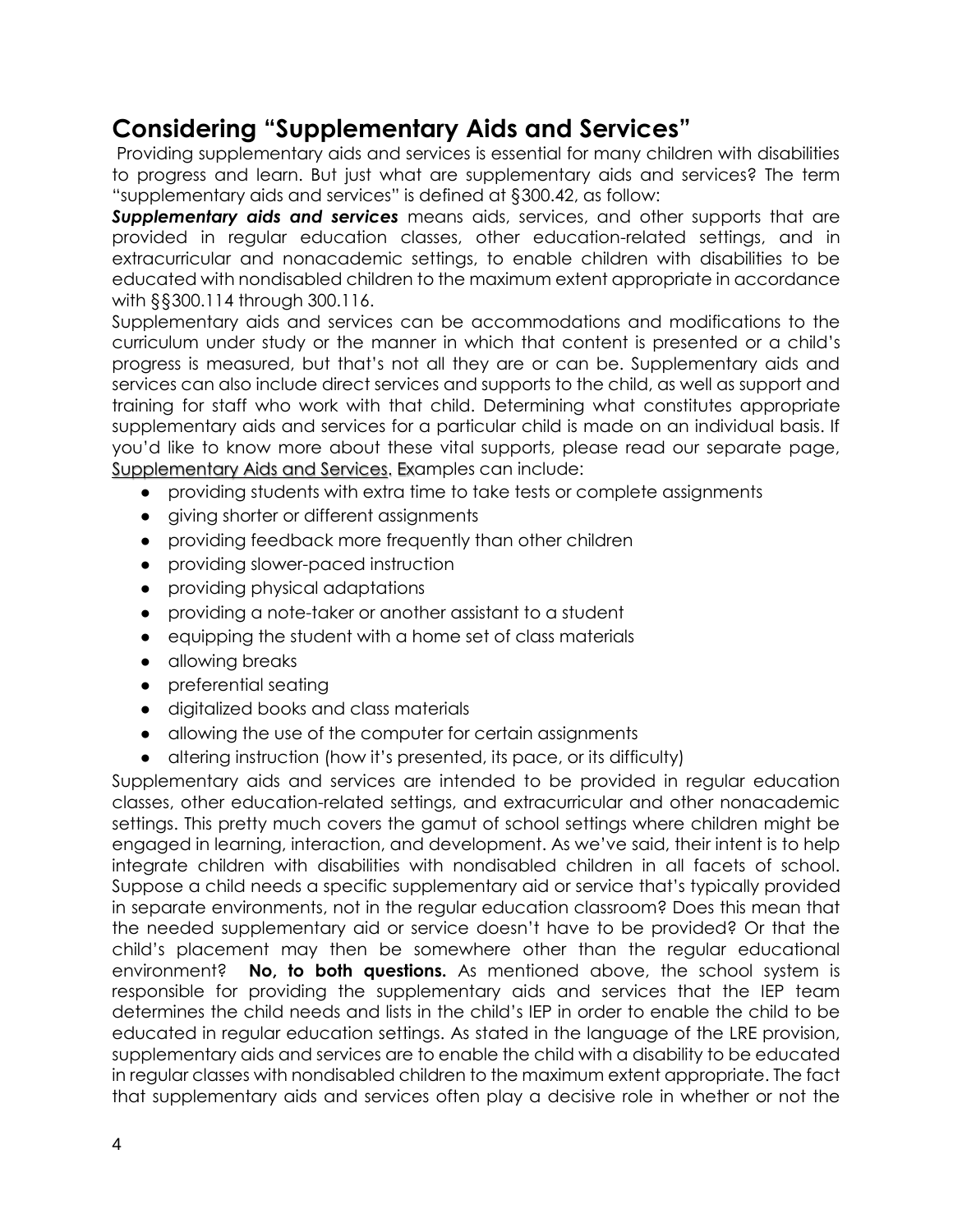child can be satisfactorily educated in the regular educational environment makes it all the more important that the school system meet its responsibility to provide them and to educate the child in the LRE to the maximum extent appropriate. If the IEP team has determined that the child can be satisfactorily educated in the regular classroom with the support of a given supplementary aid or service, those aids or services must be specified in the child's IEP and must be provided to the child. Section 300.116 is sufficiently clear that placement decisions must be based on the individual needs of each child with a disability. Therefore, school systems must not make placement decisions based on their needs or available resources, including budgetary considerations and the ability of the school system to hire and recruit qualified staff. (71 Fed Reg. 46588)

### **What Other Settings Can Be Considered?**

As already discussed, the frame within which placement determinations begin is the regular educational environment. If a child can be satisfactorily educated in that setting (with needed supplementary aids and services), then the general education class is that child's LRE. Placing this child in a segregated class or separate program would directly violate the LRE provisions in IDEA. However, the IEP team may determine that the child cannot be educated satisfactorily in the regular education classroom, even when supplementary aids and services are provided. An alternative placement must then be considered. This is why schools have been, and still are, required to ensure that "a **continuum of alternative placements** is available to meet the needs of children with disabilities for special education and related services" [§300.115(a)]. These placement options include:

- instruction in regular classes,
- special classes,
- special schools,
- home instruction, and
- instruction in hospitals and institutions.

Provision must be made for supplementary services, such as resource room or itinerant instruction, in conjunction with regular class placement [§300.115(b)]. Having a continuum of placements available "is intended to ensure that a child with a disability is served in a setting where the child can be educated successfully in the LRE" (71 Fed. Reg. 46587). It also reinforces the importance of the individualized inquiry in determining what placement is the LRE for each child with a disability (Id.). As such, the requirement for a continuum of alternative placements supports the fact that determining LRE must be done on an individualized basis, considering "each child's unique educational needs and circumstances, rather than by the child's category of disability, and be based on the child's IEP" (71 Fed. Reg. 46586).

However, placement is not an "either/or" decision, where children are either placed in a regular education classroom or they're not. The intent is for services to follow, or go with, the child, not for the child to follow services. Schools must make provision for supplementary services (such as resource room or itinerant instruction) to be provided in conjunction with regular class placement.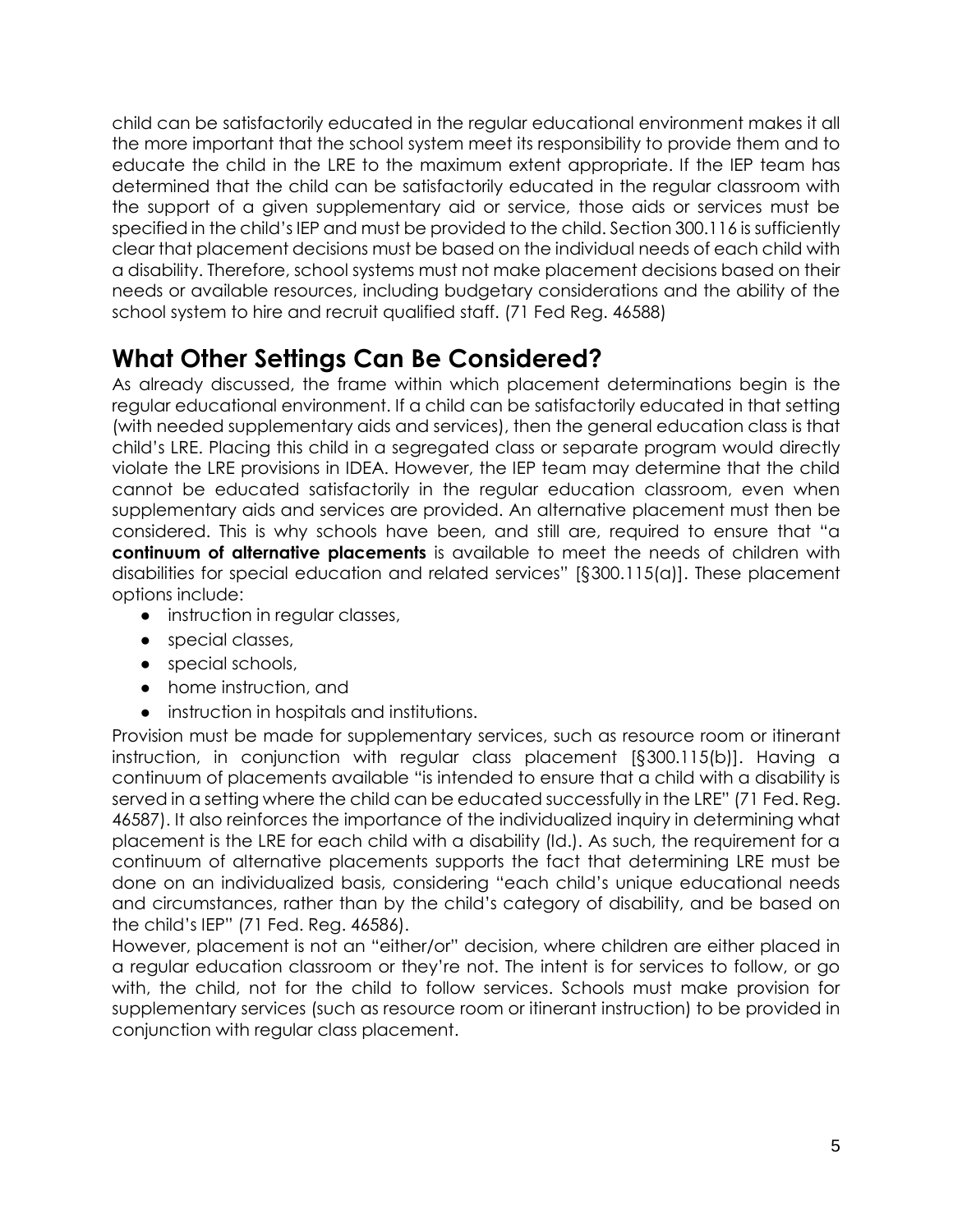#### **Who Decides Placement?**

The group that determines the educational placement for a child with a disability must include individuals with specific expertise or knowledge:

- the child's parents;
- personnel who know the variety of placement options available to meet the child's needs, and
- individuals who understand the significance of the data used to develop the child's IEP. [§300.116(a)]

Often, *but not always,* this may be the same group of people comprising the IEP team.

# **How Does the Group Decide Placement?**

A child's placement:

- is determined each and every year;
- is based on the child's IEP:
- is as close as possible to the child's home;
- places the child in the school he or she would normally attend if not disabled (unless the child's IEP requires some other arrangement). [§300.116(a)-(c)]

# **Notifying Parents**

Although the parents of the child are part of the group determining the child's placement and are likely to be well informed as to the placement decision, schools must still provide parents with **[prior written notice](http://www.parentcenterhub.org/notice-prior/)** about the placement decision a reasonable time before it implements that decision (§300.503).

The notice that the school system provides to parents must be written in language understandable to the general public and in the parents' native language or other mode of communication (unless it's clearly not feasible to do so). The notice must also contain specific information, enumerated at §300.503(b), including (but not limited to):

- the educational placement of the child to be initiated, as proposed by the agency;
- an explanation of why the agency proposes that placement;
- a description of each evaluation procedure, assessment, record, or report the agency used as a basis for the placement decision;
- a description of other options considered and why these options were rejected;
- a statement that the parents have protection under IDEA's procedural safeguards and the means by which a description of those safeguards may be obtained; and
- sources that can help the parents understand IDEA's pertinent provisions.

Should the parents disagree with the placement decision, they have recourse to IDEA's procedural safeguards, which includ[e](http://www.parentcenterhub.org/repository/mediation/) **[mediation](http://www.parentcenterhub.org/repository/mediation/)** and **[due process procedures](http://www.parentcenterhub.org/dueprocess/)**, as a way of resolving the conflict. A parent of a child with a disability can also file [a](http://www.parentcenterhub.org/statecomplaint/) **[State complaint](http://www.parentcenterhub.org/statecomplaint/)**.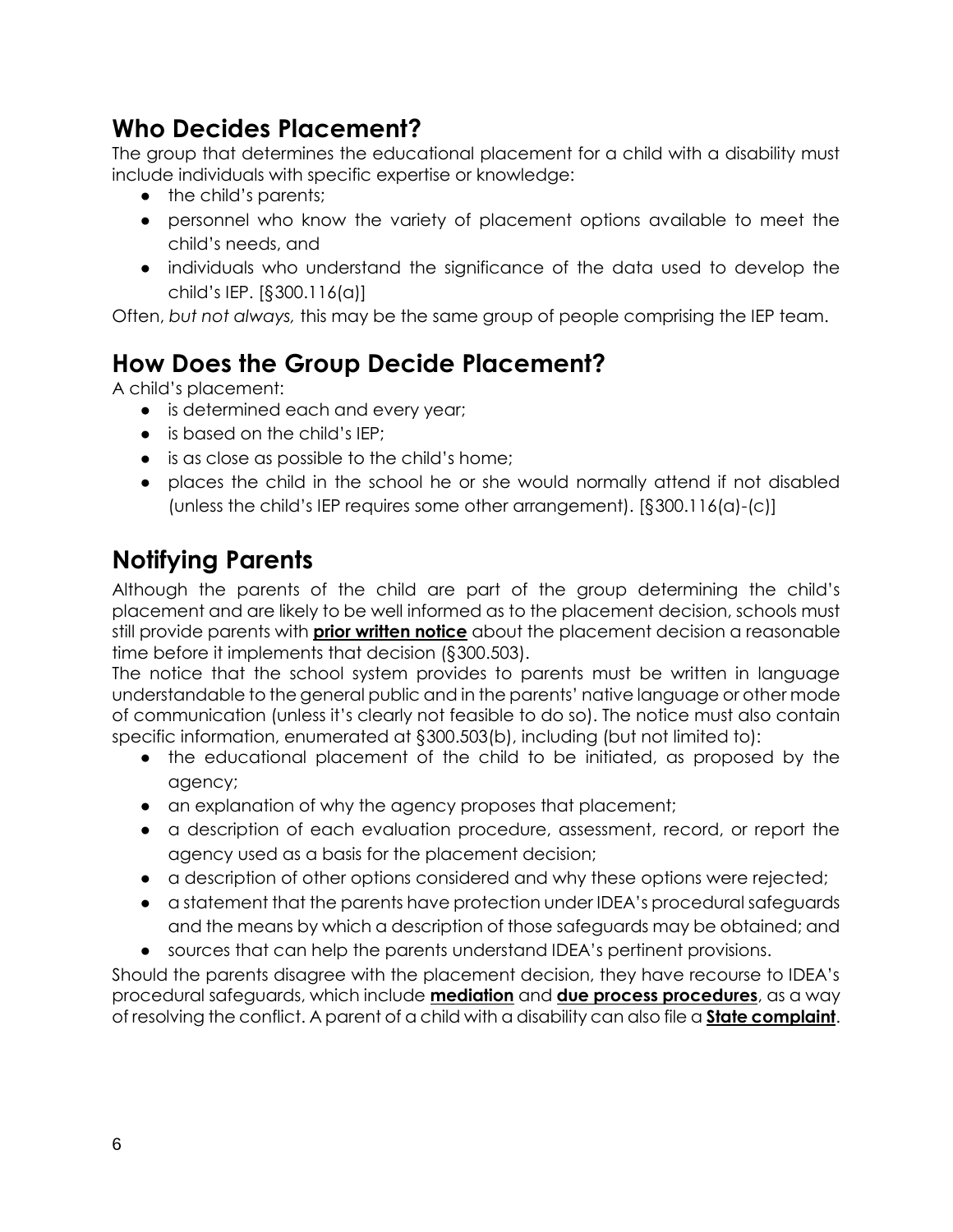#### **Considering Preschool Early Childhood Placement Options**

Based upon the Dear Colleague Letter released by the United States Department of Education Office of Special Education and Rehabilitative Services in January of 2017, "An LEA may provide special education and related services to a preschool child with a disability in a variety of settings, including a regular kindergarten class, public or private preschool program, community-based child care facility, or in the child's home." It further states, "Additionally, preschool children with disabilities are often identified as children with disabilities while participating in regular public preschool programs, such as Head Start or a regular public pre-kindergarten program. The following requirements apply when determining placement options for a child with a disability who already participates in a regular public preschool program, including a community-based regular public preschool program operated by a public agency other than the LEA. Under 34 CFR §300.116(c), unless the child's IEP requires some other arrangement, the child is educated in the school that he or she would attend if nondisabled. In addition, under 34 CFR §300.116(d), the placement team, which includes the child's parent and may include the child's current teacher, must consider any potential harmful effect on the child and on the quality of services that he or she needs before removing the child from the current regular public preschool setting to another more restrictive setting. Consistent with these requirements, IDEA presumes that the first placement option considered for a preschool child with a disability is the regular public preschool program the child would attend if the child did not have a disability. Therefore, in determining the placement for a child with a disability who already participates in a regular public preschool program, the placement team must consider whether the LEA, in collaboration with the regular public preschool program, can ensure that the child receives all of the special education and related services and supplementary aids and services included in the child's IEP in order to meet the needs of the particular child with a disability." Districts should bear in mind that "the Department defines a Regular Early Childhood Program as a program that includes a majority (at least 50 percent) of nondisabled children (i.e., children who do not have IEPs) and that may include, but is not limited to: Head Start; kindergartens; preschool classes offered to an eligible pre-kindergarten population by the public school system; private kindergartens or preschools; and group child development centers or child care."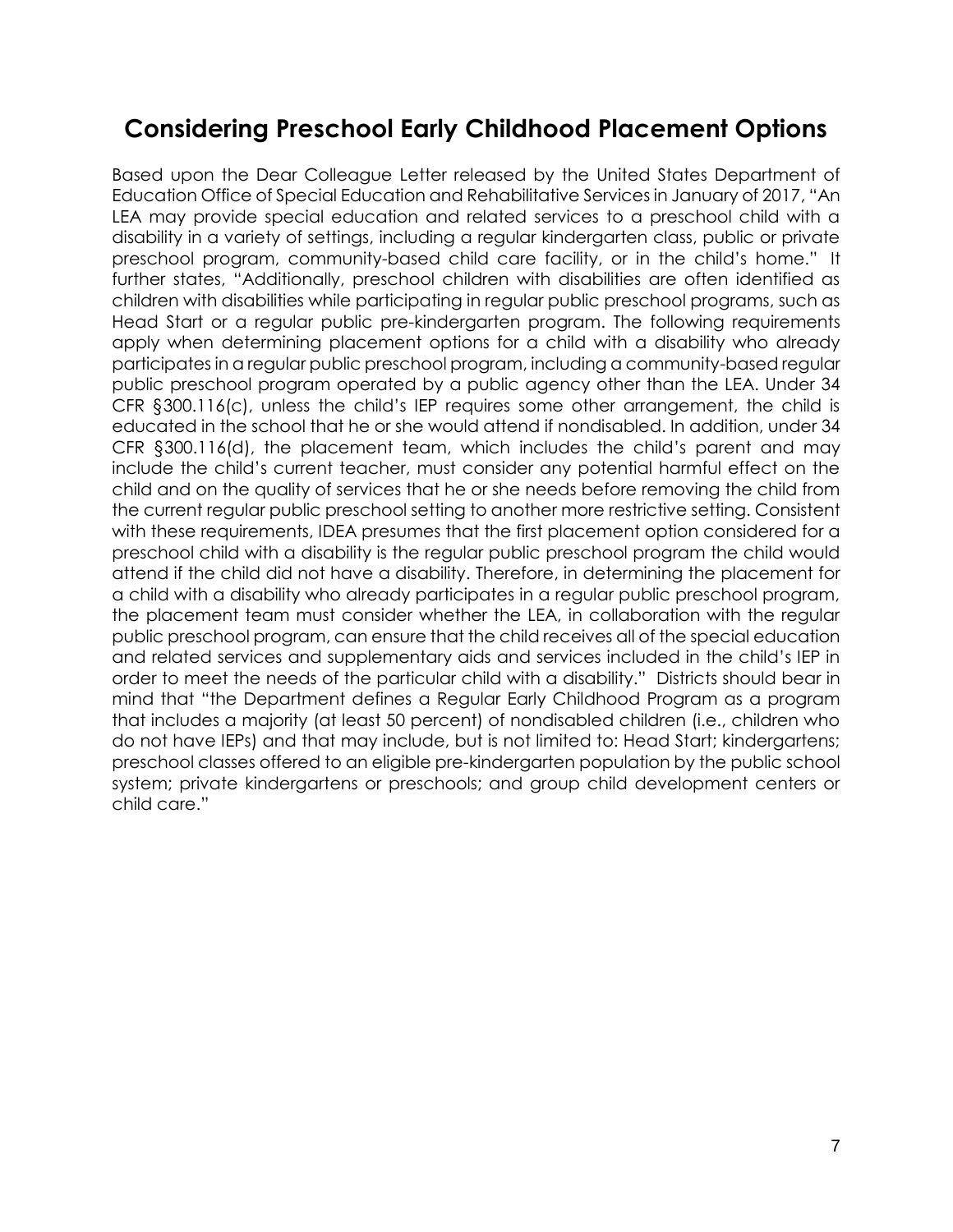# Birth-to-Three Natural Environments and 3-21 Least Restrictive Environments (LRE)



\*\*Settings listed above do not include all possible setting options or combination of options that may be configured in order to meet the individual needs of children with disabilities.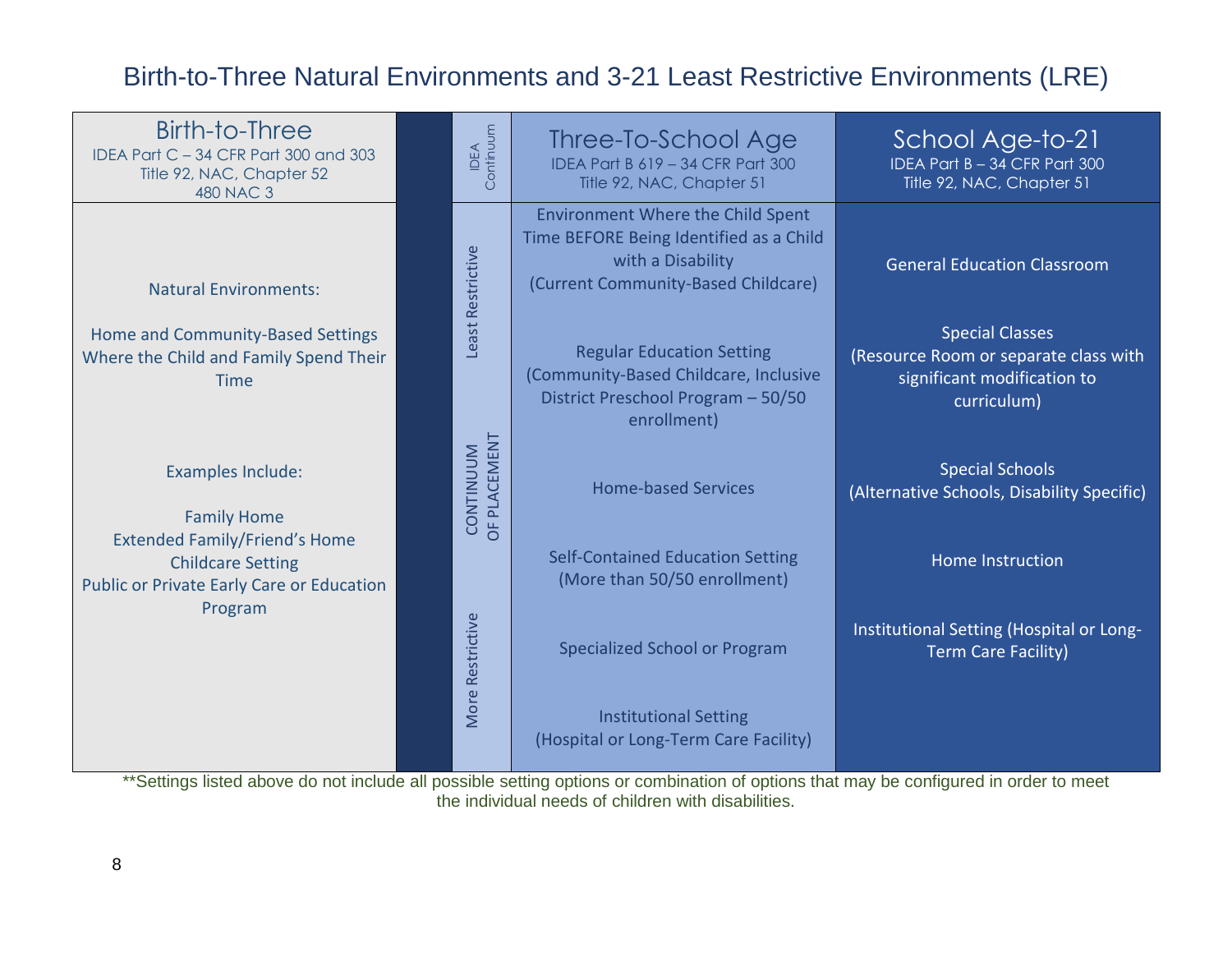# **Checklist: Least Restrictive Environment**

| Section 1. Whether education can be achieved satisfactorily in the regular classroom for a major portion of the school day, with the use of appropriate                                                                                                                                                                                                                               |     |                |
|---------------------------------------------------------------------------------------------------------------------------------------------------------------------------------------------------------------------------------------------------------------------------------------------------------------------------------------------------------------------------------------|-----|----------------|
| supplementary aids and services:                                                                                                                                                                                                                                                                                                                                                      |     |                |
| Steps taken by the school to try to include the child in a regular classroom in conjunction with supplementary aids and<br>1A.<br>services.                                                                                                                                                                                                                                           | Yes | N <sub>o</sub> |
| Has the school considered the whole range of supplementary aids and services, including resource rooms and<br>$\bullet$<br>itinerant instruction?                                                                                                                                                                                                                                     |     |                |
| Has the school made efforts to modify the regular program to accommodate the child?<br>$\bullet$                                                                                                                                                                                                                                                                                      |     |                |
| Do the school's efforts constitute at least serious consideration rather than token gestures?                                                                                                                                                                                                                                                                                         |     |                |
| Comparison between the educational benefits in the segregated setting versus those in a regular classroom with<br>1 <sub>B</sub><br>supplementary aids and services:                                                                                                                                                                                                                  |     |                |
| Does the comparison significantly include social and communication skills as well as academic progress?<br>$\bullet$                                                                                                                                                                                                                                                                  |     |                |
| With such a broach scope, would education experts favor the segregated placement in terms of relative benefits to<br>$\bullet$<br>the individual child?                                                                                                                                                                                                                               |     |                |
| Possible negative effects on the education of other children in the regular classroom if the child were integrated with<br>1C.<br>appropriate supplementary aides and services:                                                                                                                                                                                                       |     |                |
| Is there a negative effect so disruptive that the education of the other students is significantly impaired?<br>$\bullet$                                                                                                                                                                                                                                                             |     |                |
| Do the child's disabilities demand so much of the teacher's time that the teacher will be required to ignore the other<br>$\bullet$<br>students?                                                                                                                                                                                                                                      |     |                |
| (If most of the answers to questions in Sections IA through IC are "yes," a segregated placement may be appropriate. In that case,<br>the proposed segregated placement should be evaluated with the questions in Section 2. If most of the Section I answers are "no," a<br>segregated placement probably would not be appropriate and the Section 2 questions would be irrelevant.) |     |                |
| Section 2. Determining if the proposed placement includes the child in the school programs with nondisabled children to the<br>maximum extent appropriate:                                                                                                                                                                                                                            |     |                |
| Is it possible to place the child in regular education for some, even if not a significant portion, academic programs?<br>$\bullet$                                                                                                                                                                                                                                                   |     |                |
| Is it possible to place the child in regular non-academic classes?<br>$\bullet$                                                                                                                                                                                                                                                                                                       |     |                |
| Is it possible to provide interaction with nondisabled children during lunch and recess?                                                                                                                                                                                                                                                                                              |     |                |
| (The more answers in Section 2 that are yes, the more likely it is that the proposed segregated placement meets the LRE criteria as<br>defined by current policy and case law.)                                                                                                                                                                                                       |     |                |

| <b>LRE IS:</b>                                                                                                                                                                                                                                                                                                                                                                                                                                                                                                                                                                                                                                                                                                                                                                                                                                                                                                                                                                                                             | <b>LRE IS NOT:</b>                                                                                                                                                                                                                                                                                                                                                                                                                                     |
|----------------------------------------------------------------------------------------------------------------------------------------------------------------------------------------------------------------------------------------------------------------------------------------------------------------------------------------------------------------------------------------------------------------------------------------------------------------------------------------------------------------------------------------------------------------------------------------------------------------------------------------------------------------------------------------------------------------------------------------------------------------------------------------------------------------------------------------------------------------------------------------------------------------------------------------------------------------------------------------------------------------------------|--------------------------------------------------------------------------------------------------------------------------------------------------------------------------------------------------------------------------------------------------------------------------------------------------------------------------------------------------------------------------------------------------------------------------------------------------------|
| • required by Federal and State Law<br>• where students with disabilities have the opportunity to<br>attend their home schools<br>• an individualized determination of the appropriate placement<br>that is made by the IEP team, including the student as<br>appropriate<br>• consideration of the full array of services to meet individual<br>student needs, including supplementary aid and services<br>provided in the general classroom<br>• placement of students with disabilities with peers of the same<br>chronological age<br>• bringing supports and services to students where they need<br>them (e.g., in general education classes or in community<br>vocational settings, etc.<br>• educating students in general education classrooms with<br>appropriate supports and services<br>• providing access to all areas of the general education<br>curriculum<br>• collaboration and shared responsibility among general and<br>special educators, administrators, parents and students with<br>disabilities | • an option<br>• educating students with disabilities without considering their<br>home school<br>• considering only one placement option within the array of<br>services<br>• making IEP teams choose between needed services and a<br>preferred appropriate placement<br>• "putting" students in general education classrooms without<br>appropriate supports<br>• providing a separate, unrelated curriculum to the general<br>education curriculum |

*Adapted from: Perry Zirkel, professor of education, Lehigh University*